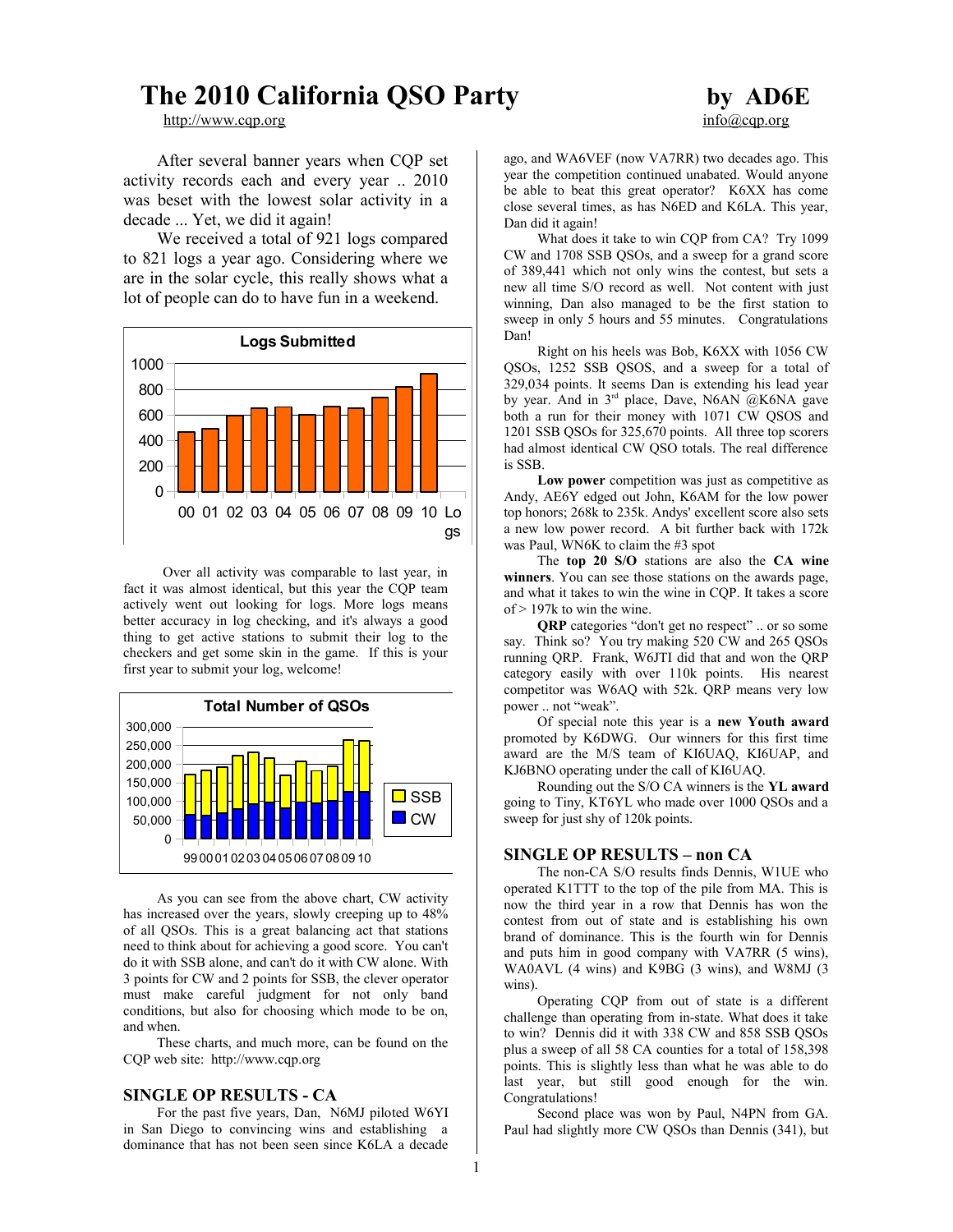far fewer SSB (722) resulting in a total of 143,086 points. It wasn't enough to beat Dennis, but it was certainly enough to set a new GA record.

Just a bit further back was Gary, VA7RR with 278 CW and 714 SSB QSOs for a total of 131,254 points. The propagation differences between these three top finishers is considerable. This may be the last year of zero sunspots, so we'll have to see how increased solar activity affects the results next year.

In the **low power** category, Keith, WA3HAE squeeked out a win from PA with 590 QSOs and a sweep for 90,132 points. His nearest rivals were K7SV in VA and WA1FCN in AL with 88,720 and 86,782 points respectively. Both missed a sweep by only one county and were only 2 QSOs apart with WA1FCN having the higher QSO total. However, K7SV had a higher CW/SSB ratio and that made all the difference.

Again, if you look at the **non-CA wine** list, you'll see the top 20 single ops and what it takes to win the wine from outside CA. It gets tougher every year.

In the non-CA **QRP** category, Doug, VA3DF edged out N4JF for the honors with a nice score of 63,896 points. N4JF made 53,704 points. The QRP category keeps growing; there were no less than 30 non-CA entries this year.

K6DGW also sponsored a **Youth award** for non-CA stations which was won by Justin, KB3UAU operating from K3GCC. Congratulations, and we look forward to seeing a lot more from Justin.

The non-CA **YL award** was won by Mary, WX4MM in AL who piled up 483 QSOs but missed a CA county sweep by only two. Her score totaled 64,316 points. We give honerable mention to VA3YOJ who gave chase with 41k points from ON.

#### **MULTI-SINGLE -**

The M/S category has certainly grown in popularity over the years. This year there were 44 CA entries. Top score was K6C operated by W1RH and AA1ON in El Dorado county. Close behind was W6Y in Yuba.

Note that many of these are also CA county expeditions (E) and low power stations (L).

OK, part of the reason for the phenomenal growth of M/S is the use of packet spotting networks. Use of packet by an S/O station automatically puts them in the M/S category. However, there may be another reason too. The CQP M/S rule is unique in contesting in that it allows a good SO2R station to be shared by multiple operators with unlimited band switching so long as each operator sits and operates for at least 10 minutes before changing operators.

Soapbox: There were more Europeans this year than I can recall. -**AA6K**

Soapbox: Enjoyable contest for me. Friendly ops in CA. **-AB5XZ**

Soapbox: First time entry and what a blast. Still, had to squeeze in a few hours during XYL's 23rd wedding anniversary weekend plans! Finally a good workout on 15m with new hexbeam. Thanks for all the Qs and will be back next year...sorry XYL! - **VE3CV**

Soapbox: Calif county expedition outdoor operation at 8,000 ft. Curtailed by rain/thunder at 2130z -**K6TTT**

## **M/S CA Entires:**

|                  | <b>CW</b> | <b>SSB</b> | total | mult | score   | QTH         |                  |
|------------------|-----------|------------|-------|------|---------|-------------|------------------|
| K <sub>6</sub> C | 1082      | 1029       | 2111  | 58   | 307,719 | <b>ELDO</b> | <b>MS</b>        |
| W6Y              | 863       | 1175       | 2038  | 57   | 281,608 | <b>YUBA</b> | <b>MS</b>        |
| K6VO             | 813       | 1091       | 1904  | 58   | 268.076 | <b>SBER</b> | <b>MS</b>        |
| K6QK             | 875       | 998        | 1873  | 58   | 268,076 | <b>IMPE</b> | <b>MS</b>        |
| N6KI             | 900       | 928        | 1828  | 58   | 264,248 | <b>SDIE</b> | <b>MS</b>        |
| K6LRN            | 863       | 751        | 1614  | 57   | 233,272 | ELDO        | ΜS               |
| N6XT             | 665       | 1003       | 1668  | 58   | 232,116 | <b>SDIE</b> | <b>MS</b>        |
| N <sub>6</sub> C | 875       | 614        | 1489  | 58   | 223,619 | COLU        | MS <sub>E</sub>  |
| K6KO             | 736       | 492        | 1228  | 58   | 185,136 | AMAD        | <b>MS</b>        |
| K6JS             | 472       | 718        | 1190  | 55   | 156,915 | <b>PLUM</b> | <b>MS</b>        |
| NU6T             | 0         | 1322       | 1322  | 58   | 153,352 | <b>ELDO</b> | <b>MS</b>        |
| N6UUG            | 0         | 1263       | 1263  | 58   | 146,566 | SOLA        | ΜS               |
| K6WLC            | 15        | 1073       | 1088  | 58   | 127,165 | VENT        | <b>MS</b>        |
| <b>WOHJW</b>     | 0         | 1094       | 1094  | 57   | 124,716 | <b>KING</b> | <b>MS</b>        |
| K6GT             | 510       | 346        | 856   | 56   | 124,516 | <b>SCLA</b> | <b>MS</b>        |
| K6K              | 589       | 131        | 720   | 53   | 107,669 | <b>SCLA</b> | <b>MS</b>        |
| W6BO             | 167       | 587        | 754   | 57   | 95,475  | <b>SUTT</b> | <b>MS</b>        |
| K6BR             | 0         | 848        | 848   | 56   | 94,976  | <b>SJOA</b> | <b>MS</b>        |
| K6DW             | 508       | 37         | 545   | 54   | 86,373  | YUBA        | MS <sub>L</sub>  |
| K6WC             | 384       | 151        | 535   | 54   | 78,651  | SBEN        | <b>MS</b>        |
| KE6QR            | 270       | 264        | 534   | 53   | 70,967  | SOLA        | MS <sub>L</sub>  |
| K6YV             | 267       | 157        | 424   | 54   | 60,291  | <b>TUOL</b> | <b>MS</b>        |
| K6III            | 243       | 249        | 492   | 46   | 56,511  | <b>NEVA</b> | <b>MS</b>        |
| N6EE             | 196       | 203        | 399   | 51   | 50.821  | <b>STAN</b> | MS <sub>L</sub>  |
| WA6KYR           | 313       | 18         | 331   | 49   | 47,775  | LANG        | MS <sub>L</sub>  |
| KM6I             | 306       | 19         | 325   | 47   | 44,979  | <b>SCLA</b> | <b>MS</b>        |
| NZ6Q             | 195       | 169        | 364   | 48   | 44,352  | GLEN        | MS <sub>LE</sub> |
| W6M              | 0         | 404        | 404   | 54   | 43,686  | <b>MONO</b> | MS <sub>L</sub>  |
| KK6TV            | 219       | 78         | 297   | 51   | 41,463  | <b>SDIE</b> | MS <sub>L</sub>  |
| KI6BEN           | 0         | 269        | 269   | 47   | 25,286  | <b>ALAM</b> | MS <sub>L</sub>  |
| NY6I             | 110       | 94         | 204   | 45   | 23,310  | YOLO        | MS <sub>L</sub>  |
| K6GO             | 1         | 218        | 219   | 47   | 20,680  | <b>SDIE</b> | MS               |
| KG6JEI           | 0         | 223        | 223   | 42   | 18,732  | <b>SDIE</b> | MS <sub>L</sub>  |
| N6DW             | 69        | 100        | 169   | 39   | 15,912  | <b>PLAC</b> | <b>MS</b>        |
| N6MDV            | 0         | 160        | 160   | 43   | 13,803  | LANG        | MS <sub>L</sub>  |
| W6SF             | 0         | 160        | 160   | 41   | 13,120  | <b>SJOA</b> | MS <sub>L</sub>  |
| WB6CZG           | 0         | 127        | 127   | 41   | 10.414  | <b>NEVA</b> | <b>MS</b>        |
| K6JAR            | 3         | 164        | 167   | 29   | 9,845   | <b>SISK</b> | MS <sub>L</sub>  |
| KQ6RE            | 0         | 124        | 124   | 39   | 9,672   | MONT        | MS <sub>L</sub>  |
| NE6M             | 0         | 146        | 146   | 30   | 8,760   | <b>KERN</b> | MS <sub>L</sub>  |
| K6LE             | 23        | 45         | 68    | 27   | 4,333   | <b>STAN</b> | MS <sub>L</sub>  |
| KI6UAP           | 0         | 52         | 52    | 29   | 3,016   | <b>SBEN</b> | MS <sub>E</sub>  |
| KI6UAQ           | 0         | 52         | 52    | 29   | 3,016   | <b>SBEN</b> | MS <sub>E</sub>  |
| W6ABE            | 0         | 62         | 62    | 24   | 3,000   | <b>SDIE</b> | MS <sub>L</sub>  |

Soapbox: With 40m taken out by a wet transformer on a pole nearby, and no antenna for 80m, it was a tough year. But I managed most of the counties and broke 11,000 points. Not bad for 100w and a vertical in NY! -**AD2AM**

Soapbox: When I came back home from a family vacation late Sunday afternoon (local time) the CQP was in full swing. Because of the great activity and the good ears of the op's in California I could make 39 QSO's including 2 alltime new CA-counties! I knew I mustn't miss this one... -**DL4AAE**

Soapbox: We set up our operation in a Prune Orchard west of Winters. The WX was perfect and the trees provided excellent supports to use as tie downs for the antennas and operating tent. We not only provided an opportunity for all to work Yolo County, we really enjoyed the outdoor surroundings with the wild life, plums, walnuts and tomatoes to munch on as we took turns at the radio. I don't know where NY6I will set up next year, but we'll continue to improve our antenna array, site location, and "exotic" location. HI HI! -**NY6I**

Soapbox: This was my second serious effort at CQP. I learnt a lot from last year's running and spent the year in between upgrading the station and making the game plan. I'm very happy with the results! -**K6TU**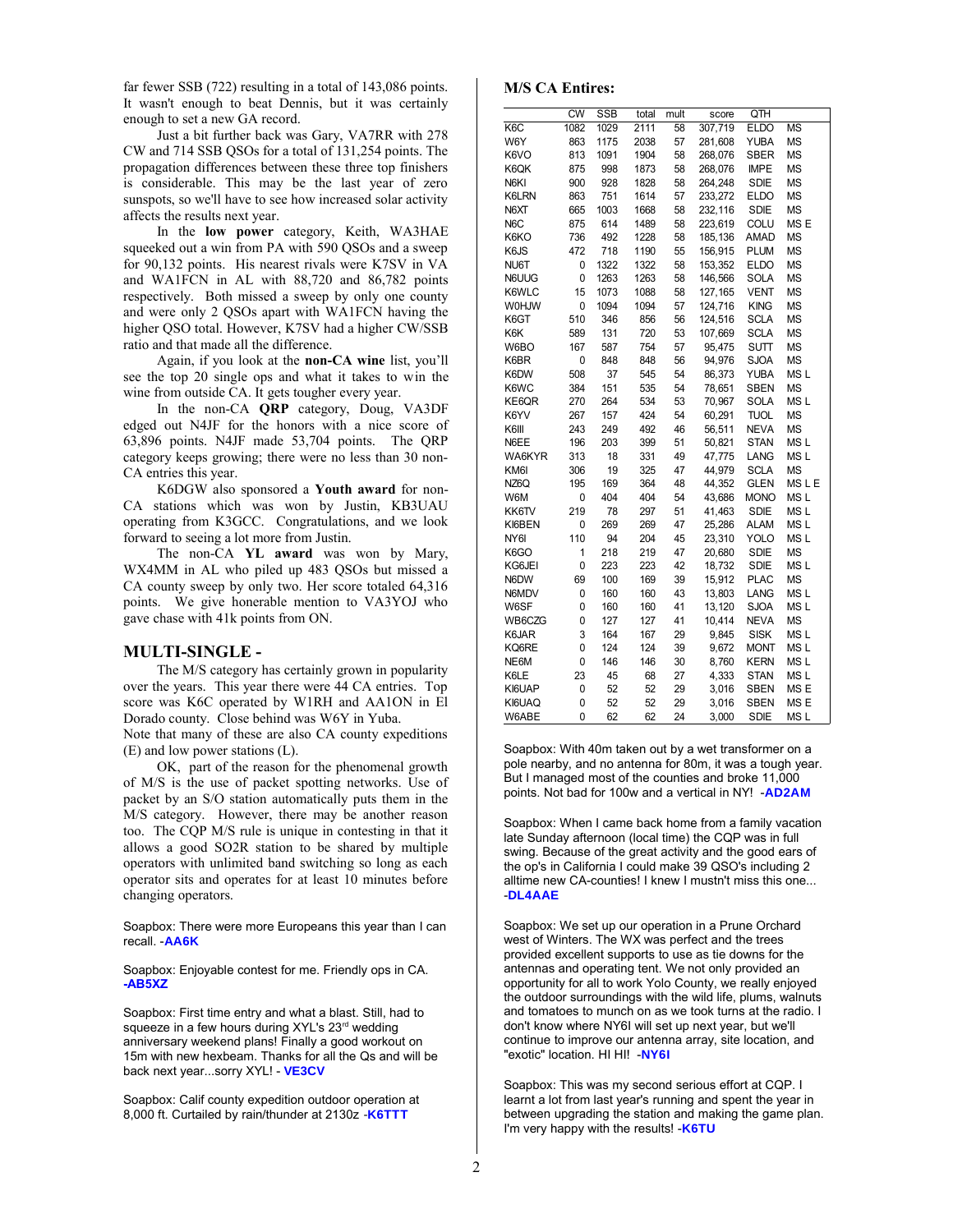Just six years ago there were only five Non-CA M/S teams. This year there were fifty two (52) !! Top score was from the growing super station on the Big Island: KH6LC operated by AH6RE and KH6LC.

#### **M/S non-CA Entires:**

|                    | $\overline{\text{cw}}$ | SSB            | total | mult | score   | QTH       |                 |
|--------------------|------------------------|----------------|-------|------|---------|-----------|-----------------|
| KH6LC              | 267                    | 545            | 812   | 58   | 109,678 | HI        | <b>MS</b>       |
| AA3B               | 385                    | 298            | 683   | 58   | 101,558 | PA        | <b>MS</b>       |
| K <sub>1</sub> ZZI | 497                    | 0              | 497   | 58   | 86,478  | GA        | MS              |
| KL5DX              | 280                    | 330            | 610   | 57   | 85,642  | AK        | <b>MS</b>       |
| NF <sub>4</sub> A  | 209                    | 308            | 517   | 58   | 72,094  | FL        | <b>MS</b>       |
| K5XR               | 238                    | 166            | 404   | 58   | 60,755  | TX        | <b>MS</b>       |
| N5YE               | 227                    | 146            | 373   | 56   | 54,572  | LA        | MS <sub>L</sub> |
| W5PG               | 249                    | 126            | 375   | 52   | 51,948  | TX        | <b>MS</b>       |
| K3WW               | 147                    | 206            | 353   | 57   | 48,678  | PA        | <b>MS</b>       |
| KG4W               | 210                    | 77             | 287   | 55   | 43,120  | VA        | ΜS              |
| N <sub>2</sub> BJ  | 118                    | 200            | 318   | 56   | 42,308  | IL.       | MS              |
| AL <sub>1G</sub>   | 46                     | 285            | 331   | 58   | 41,151  | AK        | <b>MS</b>       |
| <b>K0RC</b>        | 118                    | 181            | 299   | 57   | 40,897  | MN        | <b>MS</b>       |
| <b>K0HC</b>        | 0                      | 355            | 355   | 54   | 38,340  | ΚS        | MS S            |
| K <sub>1</sub> SE  | 236                    | 0              | 236   | 52   | 36,894  | VA        | <b>MS</b>       |
| NK3Y               | 108                    | 178            | 286   | 54   | 36,720  | PA        | MS <sub>L</sub> |
| WX7P               | 0                      | 329            | 329   | 53   | 34,874  | WA        | MS              |
| VE6AO              | 0                      | 320            | 320   | 52   | 33,280  | AB        | <b>MS</b>       |
| VE <sub>1</sub> OP | 152                    | 49             | 201   | 54   | 29,997  | <b>MR</b> | <b>MS</b>       |
| K1BV               | 155                    | 57             | 212   | 50   | 29,000  | СT        | <b>MS</b>       |
| K8GT               | 148                    | 61             | 209   | 49   | 27,783  | MI        | MS <sub>L</sub> |
| K3MD               | 122                    | 97             | 219   | 49   | 27,562  | <b>PA</b> | MS L            |
| K <sub>4</sub> WI  | 50                     | 160            | 210   | 57   |         | <b>AL</b> | MS <sub>L</sub> |
|                    |                        |                |       |      | 26,847  |           |                 |
| K4IU               | 100                    | 107            | 207   | 51   | 26,265  | MN        | <b>MS</b>       |
| NM6E               | 78                     | 144            | 222   | 49   | 25,651  | TX        | MS L            |
| OQ5M               | 112                    | 81             | 193   | 50   | 25,025  | DX        | <b>MS</b>       |
| K0PC               | 138                    | 24             | 162   | 52   | 24,102  | <b>MN</b> | <b>MS</b>       |
| AC7MA              | 160                    | 8              | 168   | 46   | 22,885  | <b>WA</b> | MS <sub>L</sub> |
| NM2L               | 163                    | 0              | 163   | 45   | 22,072  | GА        | MS L            |
| KA1IOR             | 94                     | 89             | 183   | 46   | 21,206  | <b>MA</b> | <b>MS</b>       |
| K <sub>1</sub> GQ  | 130                    | 37             | 167   | 43   | 19,952  | NH        | <b>MS</b>       |
| AA0AW              | 127                    | 20             | 147   | 43   | 18,167  | MΝ        | <b>MS</b>       |
| W3WC               | 93                     | 48             | 141   | 47   | 17,625  | PA        | ΜS              |
| S53M               | 76                     | 52             | 128   | 47   | 15,721  | <b>DX</b> | <b>MS</b>       |
| AD2AM              | 0                      | 116            | 116   | 47   | 10,951  | NY        | MS <sub>L</sub> |
| K7UT               | 39                     | 62             | 101   | 43   | 10,427  | UT        | <b>MS</b>       |
| <b>WG0M</b>        | 60                     | 41             | 101   | 39   | 10,315  | <b>MN</b> | MS <sub>L</sub> |
| WA7SLH             | 0                      | 114            | 114   | 43   | 9,847   | AZ        | MS <sub>L</sub> |
| N <sub>5</sub> NA  | 86                     | 0              | 86    | 37   | 9,546   | TX        | MS <sub>L</sub> |
| K2MK               | 68                     | 16             | 84    | 38   | 8,968   | <b>NJ</b> | <b>MS</b>       |
| N3BM               | 53                     | 0              | 53    | 39   | 6,201   | VA        | MS              |
| KA1ARB             | 0                      | 80             | 80    | 38   | 6,080   | <b>NC</b> | <b>MS</b>       |
| DL4FN              | 61                     | 0              | 61    | 32   | 5,904   | <b>DX</b> | MS <sub>L</sub> |
| WA9FBC             | 47                     | 0              | 47    | 31   | 4,371   | IL.       | MS L            |
| NA <sub>2U</sub>   | 47                     | $\overline{2}$ | 49    | 29   | 4,205   | <b>AZ</b> | <b>MS</b>       |
| K4MM               | 49                     | 0              | 49    | 28   | 4,158   | FL        | MS <sub>L</sub> |
| AD1L               | 0                      | 57             | 57    | 33   | 3,795   | МA        | <b>MS</b>       |
| AB7HP              | 0                      | 50             | 50    | 36   | 3,600   | ID        | <b>MSLS</b>     |
| N <sub>1FJ</sub>   | 25                     | 26             | 51    | 27   | 3,469   | МA        | MS L            |
| K0COP              | 41                     | 0              | 41    | 26   | 3,198   | SC        | <b>MS</b>       |
| UU9CW              | 12                     | 6              | 18    | 15   | 720     | DX        | <b>MS</b>       |
| N7LR               | 8                      | 0              | 8     | 8    | 192     | NΜ        | MS Q            |

Soapbox: Unknowingly I got scheduled for a trip out ot town, I went screaming and yelling. But I was able to get back to the shack for the last five hours of the CQP. So I did not miss all the fun. I did only CW and there were plenty of stations likewise. I had a ball on 15-meters. - **KN4Y**

Soapbox: Another great year for CQP! Enjoyed LP from the home QTH, and improved my score from 2008, mainly due to better 15m condx and more serious second radio usage. Can't wait for 10m to return. - AE6Y

Soapbox: It was wonderful to do all this QSO's with you. I am using a little V dipole (3 meters length in my balcony), and 85 watts. Congratulations for this event. – Jose EA4FLY

#### **MULTI-MULTI -**

The biggest score by any station any where was (again) the massive N6O effort put out by the Radio Oakley M/M folks: K3EST, K6AW, K7GK, N6BV, WX5S, and WA6O. No one has ever been able to beat the great N6O team, But, not so far behind was K6IDX manned by K2RD, ND2T, N6GQ, K6IDX, W6OAT, and AI6V. The future will be interesting.

|                  | <b>CW</b> | <b>SSB</b> | total | mult | score   | OТH         |        |
|------------------|-----------|------------|-------|------|---------|-------------|--------|
| <b>N6O</b>       | 1824      | 2137       | 3961  | 58   | 565.326 | CCOS        | MМ     |
| K6IDX            | 1467      | 2095       | 3562  | 58   | 498.365 | <b>ELDO</b> | ΜМ     |
| K6Z              | 1373      | 1283       | 2656  | 58   | 387.817 | <b>INYO</b> | MM E   |
| K6L              | 1047      | 1571       | 2618  | 58   | 364.501 | <b>ALAM</b> | MМ     |
| NI6T             | 1301      | 1003       | 2304  | 58   | 342.809 | <b>TEHA</b> | MM E   |
| N6DE             | 1017      | 1393       | 2410  | 58   | 338.604 | <b>SIER</b> | MM E   |
| N <sub>6</sub> M | 1077      | 551        | 1628  | 58   | 251.401 | <b>MODO</b> | MM E   |
| N <sub>6</sub> A | 813       | 835        | 1648  | 58   | 238.322 | <b>ALPI</b> | MM E   |
| K6XN             | 74        | 988        | 1062  | 58   | 127.484 | <b>NEVA</b> | MМ     |
| K6M              | 558       | 213        | 771   | 57   | 119.842 | <b>MODO</b> | MMLE   |
| N6DO             | 308       | 486        | 794   | 56   | 106.260 | <b>TRIN</b> | MM L E |
| N7YDX            | 8         | 478        | 486   | 56   | 55.020  | <b>IMPE</b> | MM L   |
| K6ST             | 0         | 124        | 124   | 42   | 10.416  | SIER        | MM L E |
|                  |           |            |       |      |         |             |        |

Not to be out done, there were two non-CA M/M efforts:

|      |  |  | CW SSB total mult score QTH |  |
|------|--|--|-----------------------------|--|
| VC3M |  |  | 225 492 717 58 96.367 ON MM |  |
| N5RZ |  |  | 223 249 472 57 66.576 TX MM |  |

#### MOBILES -

The most active mobile, in terms of total QSO count was, *again*, K6AQL operated by K0DI (operating) and K0KTZ driving through 24 different CA counties, and made a total of 1,221 QSOs. This is up a bit from the 1,170 made last year, but well below their record of 1,685 that they did in 2003. There have been attempts in the past several years to beat this team for the "Most Mobile QSOs" plaque, but none have succeeded.

Mobile activity is not a major part of CQP, but we really appreciate the AQL team driving through some rather rare counties to insure we have at least two significant operations from each and every county. I'm sure they made many folks happy with a CA county sweep. A "mobile" is any station that can legally operate while in motion (actual motion is optional).

N5II drove through six northern CA counties including Lassen, Plumas, Yuba, Sierra, Sacramento, and Sutter.

KM6HB drove throuth five southern CA counties including Orange, Los Angeles, San Diego, Riverside, and San Bernardino. Given the size of those southern counties, it's a LOT more miles to cover.

A couple of non-CA mobiles also joined the fun. Mobile entries were received from these stations:

K4AMK (AL)

KA3NZR (VA)

#### **COUNTY EXPEDITIONS -**

County Expeditions are Field Day style operations from rare counties, or at least a nice location that's off the beaten path. Twenty different County Expeditions were active in 16 different counties. These operations ranged from simple S/O to complex M/M. An "expedition" is any station where all antennas are erected temporarily and specifically for CQP.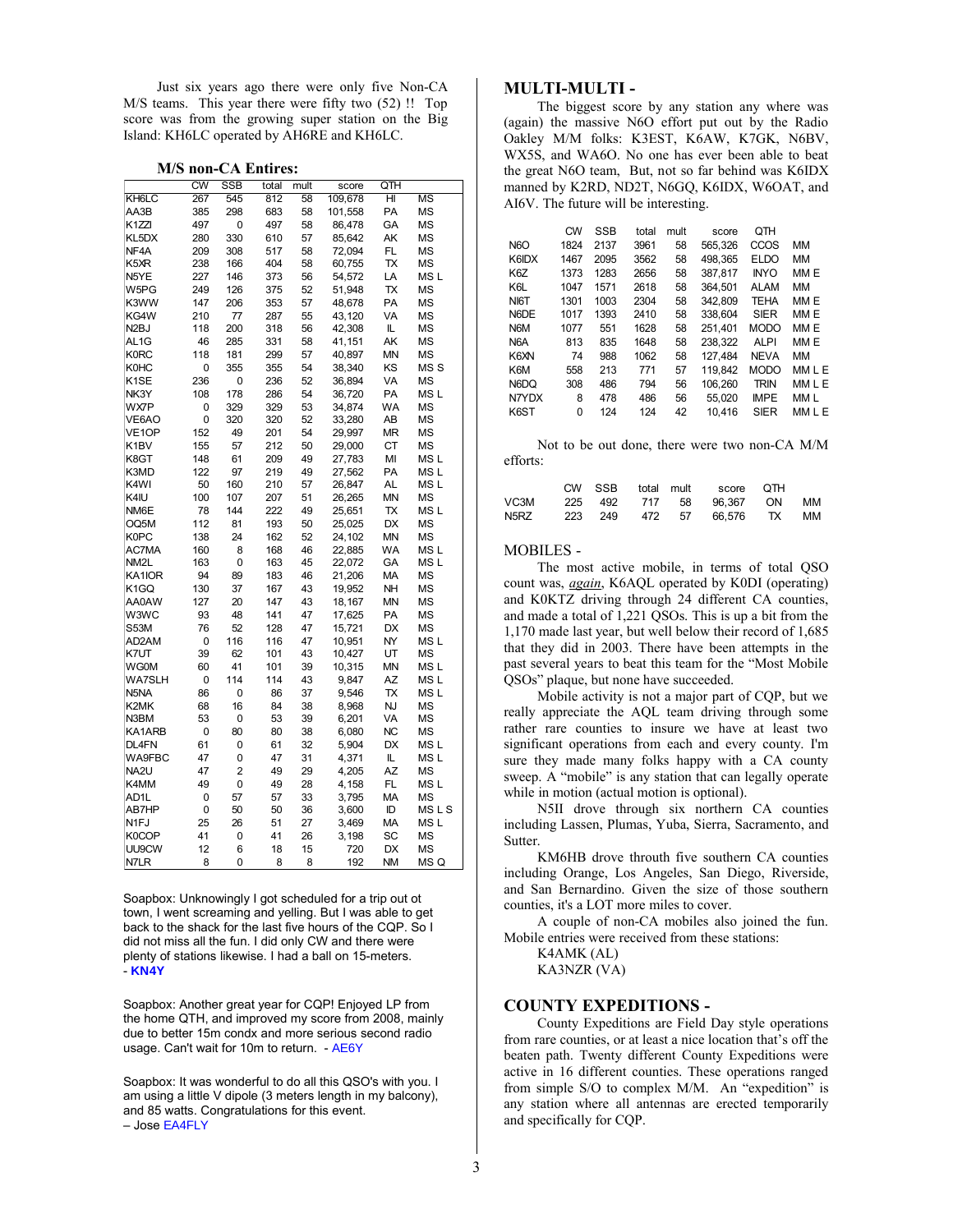Top S/O Expedition score goes to W6KC operating W6ML (220k) who set up in Mono county. Well behind was N6YEU (162k) in Del Norte county.

The top M/S Expedition score was, K6QK (268k) in Imperial county, and the top M/M Expedition was K6Z (387k) in Inyo county.

Expeditions are not easy, and not always successful. The team of K6SRZ, NI6T, and AD6E planned an extensive expedition to SF county operating from City property on Treasure Island in the center of SF bay. When they arrived to setup, they were told they could NOT operate (to make a very long story short) despite advance reservations and even advance fee payment. NI6T joined the Tehema M/M team. K6SRZ went home and set a new S/O record for Solano county.

|                  | <b>CW</b> | SSB  | total | mult | score   | QTH         |           |
|------------------|-----------|------|-------|------|---------|-------------|-----------|
| W6ML             | 927       | 506  | 1433  | 58   | 220,081 | <b>MONO</b> | S/O E     |
| N6YEU            | 679       | 402  | 1081  | 57   | 162.022 | <b>DELN</b> | S/OLE     |
| N6MI             | 206       | 330  | 536   | 56   | 71,708  | <b>INYO</b> | S/OLE     |
| N6LL             | 224       | 123  | 347   | 49   | 45,104  | TULA        | S/O L E   |
| K6VVA            | 293       | 20   | 313   | 45   | 41,422  | <b>SCLA</b> | S/OLE     |
| K6NV             | 207       | 17   | 224   | 50   | 32,825  | <b>SIER</b> | S/O L E   |
| K6TTT            | 88        | 0    | 88    | 33   | 8,712   | <b>ALPI</b> | S/OLE     |
| KD6LZV           | 0         | 48   | 48    | 23   | 2,208   | <b>CALA</b> | S/OLE     |
| K6VVA            | 32        | 3    | 35    | 20   | 2,070   | <b>SBEN</b> | S/OLE     |
| NV6C             | 0         | 21   | 21    | 14   | 602     | <b>RIVE</b> | S/O L E   |
| WA6WPG           | 0         | 21   | 21    | 9    | 387     | <b>VENT</b> | S/O L E   |
| N6NO             | 6         | 0    | 6     | 2    | 36      | <b>PLAC</b> | S/O L E   |
| K6QK             | 875       | 998  | 1873  | 58   | 268.076 | <b>IMPE</b> | M/S E     |
| N <sub>6</sub> C | 875       | 614  | 1489  | 58   | 223.619 | <b>COLU</b> | M/S E     |
| NZ6Q             | 195       | 169  | 364   | 48   | 44,352  | <b>GLEN</b> | M/S L E   |
| KI6UAP           | 0         | 52   | 52    | 29   | 3.016   | <b>SBEN</b> | M/S E     |
| K6Z              | 1373      | 1283 | 2656  | 58   | 387.817 | <b>INYO</b> | M/M E     |
| NI6T             | 1301      | 1003 | 2304  | 58   | 342,809 | TEHA        | M/M E     |
| N6DE             | 1017      | 1393 | 2410  | 58   | 338,604 | <b>SIER</b> | M/M E     |
| N6M              | 1077      | 551  | 1628  | 58   | 251,401 | <b>MODO</b> | M/M E     |
| N6A              | 813       | 835  | 1648  | 58   | 238,322 | <b>ALPI</b> | M/M E     |
| K6M              | 558       | 213  | 771   | 57   | 119,842 | <b>MODO</b> | M/M L E   |
| N6DQ             | 308       | 486  | 794   | 56   | 106,260 | <b>TRIN</b> | M/M L E   |
| K6ST             | 0         | 124  | 124   | 42   | 10,416  | <b>SIER</b> | $M/M$ L E |

### **SWEEPS -**

A big part of the fun is to work all 58 multipliers. Despite the huge participation of CQP this year it was not so easy to make the "sweep". Only 35 out of state stations managed to work a complete CA sweep. The toughest counties were Yolo and Lassen.

 The very first sweep was made by N5JB when he worked AF6RT in San Francisco at 22:19Z. That's only 6 hours and 19 minutes into the contest. Congratulations!

|                               |                  | Sweeps of all $CA$ counties by non-CA: |                   |                   |
|-------------------------------|------------------|----------------------------------------|-------------------|-------------------|
| N <sub>5</sub> J <sub>B</sub> | W0BH             | NS <sub>91</sub>                       | VE3RZ             | NT <sub>2</sub> A |
| K2DB                          | K <sub>5XR</sub> | AB7E                                   | VC <sub>3</sub> M | VA3YOJ            |
| <b>WA3HAE INF4A</b>           |                  | VA7RR                                  | AA3B              | W8TM              |
| K9CT                          | K7SV             | KH6LC                                  | N <sub>2</sub> CU | <b>KL7RA</b>      |
| N <sub>4</sub> PN             | KH7Y             | N8BJO                                  | VA3DX             | VE3OBU            |
| W1UE                          | KO7X             | VA3CCO                                 | AL <sub>1G</sub>  | VE3DZ             |
| <b>W0EWD</b>                  | K4BAI            | KX4X                                   | K1ZZ              | <b>K0VXU</b>      |

 **Sweeps of all CA counties by non-CA:**

In California, 48 stations found all 50 US states plus all eight Canadian call districts for sweeps. This is the only state QSO party where the number of multipliers is the same for both in-state and out-of-state operators. The toughest mult was Idaho with South Dakota being a close second.

The very first sweep from CA was made by W6YI at 21:55Z or 5 hours and 55 minutes when he contacted VE5BCS in SK. Congratulations!

#### **Sweeps of all states and provinces:**

| W6YI  | N <sub>6</sub> XT | K6WLC             | K6XN              | N6UUG             |
|-------|-------------------|-------------------|-------------------|-------------------|
| K6L   | N6NZ              | N <sub>6</sub> KI | WN6K              | N6HC              |
| WC6H  | <b>N6O</b>        | N <sub>6</sub> C  | N6ZFO             | KE <sub>1</sub> B |
| W6YX  | K6VO              | K6XX              | N6EP              | W6XU              |
| K6Z   | KB6A              | W6ML              | KT6YL             | ND6S              |
| NU6T  | K6AAX             | N <sub>6</sub> A  | N <sub>6</sub> OJ | K6TU              |
| K6IDX | NI6T              | K <sub>6</sub> C  | W6PZ              | K6AM              |
| N6DE  | K6OK              | N <sub>6</sub> M  | N6WIN             | N <sub>6TV</sub>  |
| K6NA  | K6RB              | K6LA              | K6KO              | N6RER             |

#### **CLUBS -**

CA Club competition is again a run away with the Mother Lode DX & Contest Club putting together another major effort that resulted in 27 logs totaling over 3.1 million points. However, the Redwood Empire club keeps putting up some serious competition with 24 logs and over 2.2 million points this time.

| <b>CA clubs</b>                       | $#$ logs | Total     |
|---------------------------------------|----------|-----------|
| <b>MOTHER LODE DX/CONTEST CLUB</b>    | 27       | 3,133,268 |
| <b>IREDWOOD EMPIRE DX ASSOCIATION</b> | 24       | 2,247,946 |
| <b>ISAN DIEGO DX CLUB</b>             | 5        | 955.805   |
| <b>EASTSIDE CONTEST GROUP</b>         | 3        | 845,559   |

It's a little sad to notice that many, many logs show only the wide area clubs that are specifically not allowed to compete in the CQP club competition: NCCC, SCCC, NCDXC, and SCDXC. If you gave one of the above clubs your points, please consider giving your points to your LOCAL club instead next year. For our purposes here, only clubs with three or more submitted logs are **listed** 

Contest Club Ontario continued it's domination of the non-CA club competition, a run that has lasted since 2004. YCCC and TCG both gave chase with really good member participation, but with only half the points amassed by CCO.

Obviously, the Club competition of CQP is a great way to get your club active and involved in contesting.

| Non-CA logs                        | # logs           | Total     |
|------------------------------------|------------------|-----------|
| CONTEST CLUB ONTARIO               | 36               | 1,231,151 |
| YANKEE CLIPPER CONTEST CLUB        | 24               | 681,000   |
| TENNESSEE CONTEST GROUP            | 22               | 625,527   |
| SOUTH EAST CONTEST CLUB            | 10               | 511,898   |
| ALABAMA CONTEST GROUP              | 12 <sup>12</sup> | 439,869   |
| SOCIETY OF MIDWEST CONTESTERS      | 15               | 433,097   |
| <b>FRANKFORD RADIO CLUB</b>        | 10               | 396,222   |
| POTOMAC VALLEY RADIO CLUB          | 13               | 352,391   |
| MINNESOTA WIRELESS ASSOCIATION     | 13               | 281,934   |
| <b>MAD RIVER RADIO CLUB</b>        | 8                | 280,070   |
| NORTH TEXAS CONTEST CLUB           | 5                | 257,409   |
| ARIZONA OUTLAWS CONTEST CLUB       | 16               | 248,629   |
| GRAND MESA CONTESTERS OF COLORADO  | 6                | 202,612   |
| WESTERN WASHINGTON DX CLUB         | 5                | 168,498   |
| <b>MARITIME CONTEST CLUB</b>       | 7                | 155,852   |
| <b>FLORIDA CONTEST GROUP</b>       | 10               | 150, 133  |
| HUDSON VALLEY CONTESTERS AND DXERS | 3                | 69,175    |
| RHEIN RUHR DX ASSOCIATION          | 5                | 54, 164   |
| BOEING AMATEUR RADIO CLUB          | 3                | 51,019    |
| DELARE AMATEUR RADIO ASSOCIATION   | 3                | 26,329    |
| <b>BAVARIAN CONTEST CLUB</b>       | 4                | 10,984    |
|                                    |                  |           |

It's interesting to see only two EU clubs with more than three logs submitted. Rhein Ruhr crushed the Bavarians by almost 5 to 1. We shall see if this generates a serious effort to reclaim honor next year.

Soapbox: First CAQP, a lot of fun -WB0PYF

Soapbox: Great friendly contest -WB3JKQ